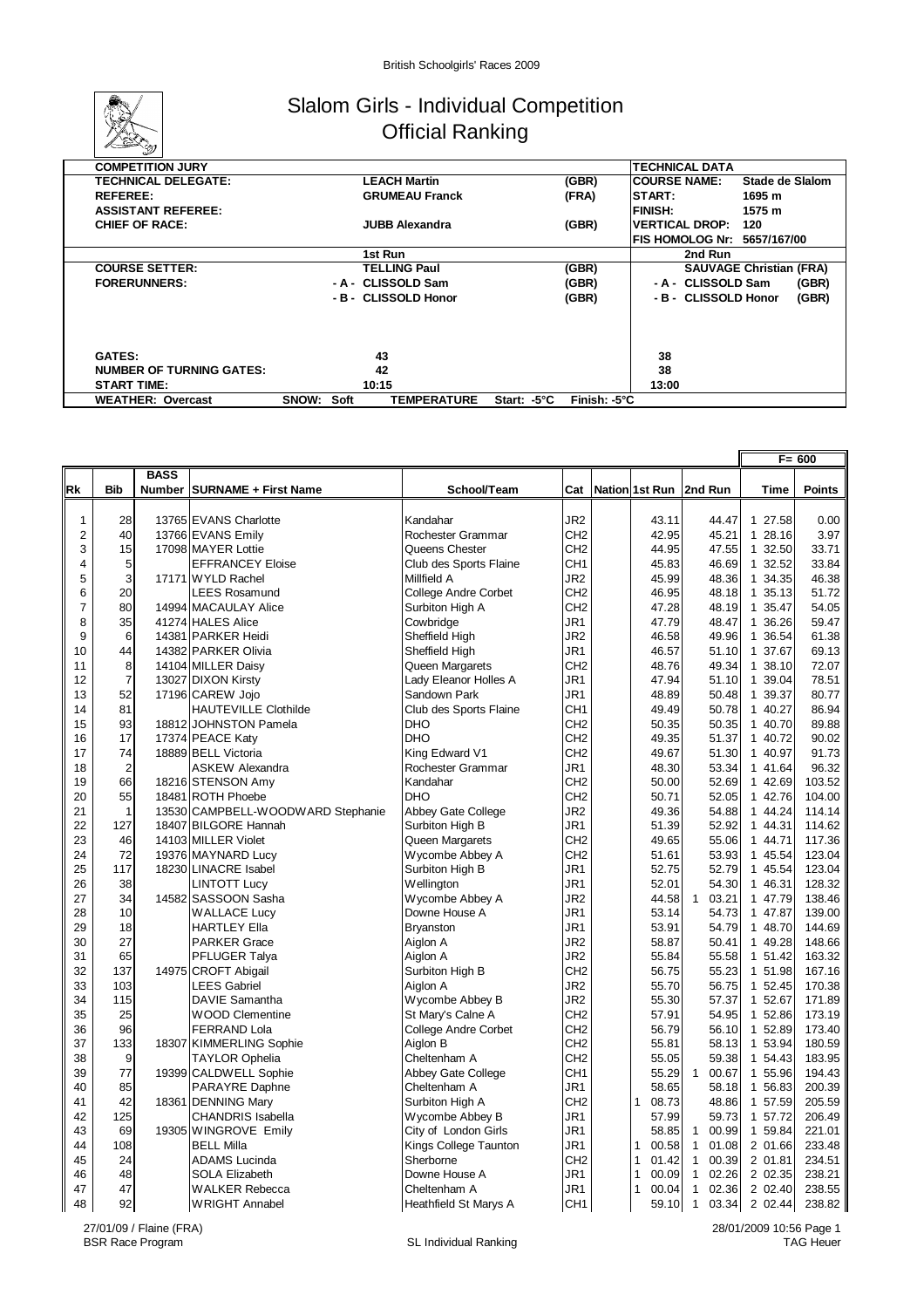|            |                |             |                                                  |                                  |                                    |  |                                                |                                       | $F = 600$          |                  |
|------------|----------------|-------------|--------------------------------------------------|----------------------------------|------------------------------------|--|------------------------------------------------|---------------------------------------|--------------------|------------------|
|            |                | <b>BASS</b> |                                                  |                                  |                                    |  |                                                |                                       |                    |                  |
| Rk         | <b>Bib</b>     |             | Number   SURNAME + First Name                    | School/Team                      | Cat                                |  |                                                | Nation 1st Run   2nd Run              | Time               | <b>Points</b>    |
|            |                |             |                                                  |                                  |                                    |  |                                                |                                       |                    |                  |
| 49         | 135            |             | <b>PARAYRE Salome</b>                            | Wycombe Abbey B                  | JR1                                |  | $\mathbf{1}$<br>00.27                          | 1 02.68                               | 2 02.95            | 242.32           |
| 50         | 100            |             | <b>PALMER Rosalie</b>                            | Sherborne                        | CH <sub>2</sub>                    |  | $\mathbf{1}$<br>02.10                          | $\mathbf{1}$<br>00.94                 | 2 03.04            | 242.93           |
| 51         | 119            |             | <b>MOORE Annabel</b>                             | Millfield B                      | JR <sub>1</sub>                    |  | $\mathbf{1}$<br>01.56                          | 01.59<br>$\mathbf{1}$                 | 2 03.15            | 243.69           |
| 52<br>53   | 107<br>22      |             | 19304 WINGROVE Katie                             | City of London Girls             | JR1<br>CH <sub>2</sub>             |  | 59.27                                          | $\mathbf{1}$<br>03.91                 | 2 03.18            | 243.89<br>245.40 |
| 54         | 79             |             | 17323 YEUNG Isabelle<br><b>SUMNER Harriett</b>   | Vikings<br>Millfield A           | CH <sub>2</sub>                    |  | 1<br>03.35<br>$\mathbf{1}$<br>05.56            | $\mathbf{1}$<br>00.05<br>58.42        | 2 03.40<br>2 03.98 | 249.37           |
| 55         | 101            |             | <b>THOMPSON Hannah</b>                           | St Mary's Calne A                | JR1                                |  | $\mathbf{1}$<br>02.44                          | 01.67<br>$\mathbf{1}$                 | 2 04.11            | 250.26           |
| 56         | 64             |             | <b>EVANS Hannah</b>                              | Reed's                           | JR1                                |  | 58.31                                          | $\mathbf{1}$<br>06.18                 | 2 04.49            | 252.87           |
| 57         | 123            |             | <b>BECCARO Mischa</b>                            | Aiglon B                         | JR1                                |  | $\mathbf{1}$<br>02.41                          | $\mathbf{1}$<br>02.40                 | 2 04.81            | 255.06           |
| 58         | 122            |             | PATRIKIOS Andrea                                 | Heathfield St Marys B            | CH <sub>2</sub>                    |  | $\mathbf{1}$<br>02.26                          | $\mathbf{1}$<br>03.25                 | 2 05.51            | 259.85           |
| 59         | 111            |             | <b>ALLMAN Megan</b>                              | Cowbridge                        | JR <sub>1</sub>                    |  | $\mathbf{1}$<br>06.61                          | 59.02                                 | 2 05.63            | 260.68           |
| 60         | 63             |             | <b>GUNNERING Poppy</b>                           | St Mary's Calne A                | CH <sub>2</sub>                    |  | $\mathbf{1}$<br>01.53                          | $\mathbf{1}$<br>04.19                 | 2 05.72            | 261.29           |
| 61         | 83             |             | <b>JACKSON Lucy</b>                              | Lady Eleanor Holles A            | CH <sub>2</sub>                    |  | 02.37<br>1                                     | $\mathbf{1}$<br>03.71                 | 2 06.08            | 263.76           |
| 62         | 87             |             | <b>VELLACOTT Rosanna</b>                         | Godstowe A                       | CH <sub>2</sub>                    |  | $\mathbf{1}$<br>01.46                          | $\mathbf{1}$<br>05.35                 | 2 06.81            | 268.76           |
| 63         | 50             |             | <b>HOBBY Charlotte</b>                           | St Gabriel's School              | CH <sub>2</sub>                    |  | $\mathbf{1}$<br>02.79                          | $\mathbf{1}$<br>04.24                 | 2 07.03            | 270.27           |
| 64         | 32             |             | <b>BELL Hollie</b>                               | Kings College Taunton            | JR1                                |  | $\mathbf{1}$<br>03.48                          | $\mathbf{1}$<br>03.73                 | 2 07.21            | 271.50           |
| 65         | 12             |             | <b>DAVIES Alice</b>                              | St Gabriel's School              | JR1                                |  | $\mathbf{1}$<br>02.57                          | $\mathbf{1}$<br>04.79                 | 2 07.36            | 272.53           |
| 66         | 54             |             | FODEN-PATTINSON Sophie                           | Heathfield St Marys A            | JR1                                |  | 1<br>03.66                                     | $\mathbf{1}$<br>04.80                 | 2 08.46            | 280.06           |
| 67         | 86             |             | <b>LUKIE Lucy</b>                                | Downe House A                    | CH <sub>2</sub>                    |  | $\mathbf{1}$<br>03.89                          | 04.65<br>$\mathbf{1}$                 | 2 08.54            | 280.61           |
| 68         | 75             |             | <b>COATES Amy</b>                                | <b>Henley College</b>            | JR <sub>2</sub>                    |  | 04.82<br>$\mathbf{1}$                          | 05.19<br>$\mathbf{1}$                 | 2 10.01            | 290.68           |
| 69         | 131            |             | <b>RUIZ Amelia</b>                               | Lady Eleanor Holles B            | CH <sub>2</sub>                    |  | $\mathbf{1}$<br>04.07                          | 06.19<br>$\mathbf{1}$                 | 2 10.26            | 292.40           |
| 70         | 29             |             | <b>HARDY</b> Izabella                            | <b>St Swithuns</b>               | CH <sub>2</sub>                    |  | 1<br>10.56                                     | $\mathbf{1}$<br>00.01                 | 2 10.57            | 294.52           |
| 71         | 73             |             | 41452 WILLIAMS Sarah                             | Cowbridge                        | CH <sub>2</sub>                    |  | 52.88                                          | $\mathbf{1}$<br>18.92                 | 2 11.80            | 302.95           |
| 72         | 120            |             | <b>RANDALL Nicola</b>                            | St Mary's Calne B                | CH <sub>2</sub>                    |  | 07.10<br>1                                     | $\mathbf{1}$<br>05.40                 | 2 12.50            | 307.74           |
| 73<br>74   | 49<br>138      |             | <b>ASHWORTH Charlotte</b><br><b>CLARK Amabel</b> | Godstowe A                       | CH <sub>1</sub><br>JR1             |  | $\mathbf{1}$<br>03.89<br>$\mathbf{1}$          | $\mathbf{1}$<br>08.77<br>$\mathbf{1}$ | 2 12.66<br>2 14.12 | 308.84<br>318.84 |
| 75         | 112            |             | <b>GASIOREK Lidia</b>                            | Cheltenham B<br>King Edward V1   | CH <sub>2</sub>                    |  | 05.45<br>1<br>08.45                            | 08.67<br>$\mathbf{1}$<br>06.12        | 2 14.57            | 321.92           |
| 76         | 118            |             | <b>AUSTERBERRY Camilla</b>                       | Cheltenham B                     | JR <sub>2</sub>                    |  | $\mathbf{1}$<br>03.15                          | 13.01<br>1                            | 2 16.16            | 332.82           |
| 77         | 89             |             | SIMPSON Matilda                                  | Tudor Hall                       | JR1                                |  | 08.09<br>$\mathbf{1}$                          | 09.19<br>$\mathbf{1}$                 | 2 17.28            | 340.49           |
| 78         | 114            |             | OPZOOMER Alyssa                                  | Wellington                       | CH <sub>2</sub>                    |  | $\mathbf{1}$<br>11.95                          | 05.82<br>$\mathbf{1}$                 | 2 17.77            | 343.85           |
| 79         | 70             |             | <b>BELL Tara</b>                                 | Kings College Taunton            | CH <sub>1</sub>                    |  | $\mathbf{1}$<br>11.72                          | $\mathbf{1}$<br>07.28                 | 2 19.00            | 352.27           |
| 80         | 16             |             | FERNANDEZ DE BOBADILLA Puy                       | Heathfield St Marys A            | CH <sub>2</sub>                    |  | $\mathbf{1}$<br>12.38                          | $\mathbf{1}$<br>07.14                 | 2 19.52            | 355.83           |
| 81         | 132            |             | <b>CENIGA Carmen</b>                             | Heathfield St Marys B            | CH <sub>2</sub>                    |  | $\mathbf{1}$<br>08.76                          | $\mathbf{1}$<br>11.03                 | 2 19.79            | 357.68           |
| 82         | 97             |             | LANGMUIR, Mo                                     | <b>Francis Holland</b>           | CH <sub>2</sub>                    |  | 1<br>10.60                                     | $\mathbf{1}$<br>09.25                 | 2 19.85            | 358.10           |
| 83         | 94             |             | <b>DYMOND Jess</b>                               | <b>Bryanston</b>                 | JR <sub>2</sub>                    |  | $\mathbf{1}$<br>07.08                          | $\mathbf{1}$<br>13.16                 | 2 20.24            | 360.77           |
| 84         | $\overline{4}$ |             | 13814 GREENHALGH Eloise                          | Surbiton High A                  | JR <sub>1</sub>                    |  | 1<br>35.10                                     | 45.60                                 | 2 20.70            | 363.92           |
| 85         | 91             |             | <b>LOGAN Hattie</b>                              | Queens Chester                   | CH <sub>1</sub>                    |  | $\mathbf{1}$<br>09.20                          | 12.00<br>$\mathbf{1}$                 | 2 21.20            | 367.34           |
| 86         | 23<br>110      |             | <b>BRERETON Evie</b><br>17377 SMITH Harriet      | Snowsports<br>Wycombe Abbey A    | CH <sub>1</sub><br>JR <sub>2</sub> |  | 10.33<br>$\mathbf{1}$<br>$\mathbf{1}$<br>28.06 | 12.38<br>$\mathbf{1}$                 | 2 22.71<br>2 23.93 | 377.69<br>386.05 |
| 87<br>88   | 60             |             |                                                  |                                  | CH <sub>2</sub>                    |  | 57.43                                          | 55.87<br>28.75<br>$\mathbf{1}$        | 2 26.18            | 401.46           |
| 89         | 62             |             | 19370 BUTCHART Lucy<br><b>LANGHAM Sophie</b>     | Vikings<br>Sherborne             | CH <sub>2</sub>                    |  | 1<br>15.66                                     | 1<br>11.05                            | 2 26.71            | 405.09           |
| 90         | 19             |             | ST PIER Tatania                                  | <b>Barrow Hills</b>              | CH <sub>1</sub>                    |  | $\mathbf{1}$<br>12.99                          | $\mathbf{1}$<br>14.11                 | 2 27.10            | 407.76           |
| 91         | 59             |             | <b>MISHON Alyssa</b>                             | <b>Francis Holland</b>           | CH <sub>2</sub>                    |  | $\mathbf{1}$<br>13.45                          | 1 14.31                               | 2 27.76            | 412.29           |
| 92         | 31             |             | <b>GORDON Maya</b>                               | City of London Girls             | CH <sub>2</sub>                    |  | $\mathbf{1}$<br>36.14                          | 58.12                                 | 2 34.26            | 456.82           |
| 93         | 113            |             | <b>BARRETT Molly</b>                             | Henley College                   | JR1                                |  | 19.97<br>1                                     | 14.51<br>1                            | 2 34.48            | 458.32           |
| 94         | 130            |             | <b>CRIPPS Jolie</b>                              | St Mary's Calne B                | JR <sub>1</sub>                    |  | $\mathbf{1}$<br>16.59                          | $\mathbf{1}$<br>18.60                 | 2 35.19            | 463.19           |
| 95         | 121            |             | 19367 HAWKINS HOOKER Laetitia                    | Lady Eleanor Holles B            | CH <sub>1</sub>                    |  | 1<br>39.94                                     | 55.65                                 | 2 35.59            | 465.93           |
| 96         | 129            |             | <b>HEPWORTH Peli</b>                             | Millfield B                      | JR1                                |  | $\mathbf{1}$<br>14.79                          | 25.63<br>$\mathbf{1}$                 | 2 40.42            | 499.02           |
| 97         | 84             |             | <b>BAKER Emily</b>                               | Queen Margarets                  | CH1                                |  | 1<br>27.25                                     | 13.46<br>$\mathbf{1}$                 | 2 40.71            | 501.00           |
| 98         | 144            |             | VAN VREDENBURCH Flora                            | Godstowe B                       | CH <sub>1</sub>                    |  | 1<br>20.85                                     | $\mathbf{1}$<br>20.52                 | 2 41.37            | 505.53           |
| 99         | 134            |             | <b>WARNER Sophie</b>                             | Godstowe B                       | CH <sub>1</sub>                    |  | 1<br>24.20                                     | 18.66<br>$\mathbf{1}$                 | 2 42.86            | 515.73           |
| 100        | 141            |             | <b>COLLET Agnes</b>                              | Lady Eleanor Holles B            | CH <sub>2</sub>                    |  | 33.71<br>1                                     | 1<br>11.00                            | 2 44.71            | 528.41           |
| 101        | 116            |             | <b>GALBRAITH Elizabeth</b>                       | Downe House B                    | CH <sub>2</sub>                    |  | 23.23<br>1                                     | 22.45<br>1                            | 2 45.68            | 535.05           |
| 102        | 136            |             | <b>ARMITAGE Georgia</b>                          | Downe House B                    | CH <sub>2</sub>                    |  | 1<br>30.46<br>$\overline{c}$                   | $\mathbf{1}$<br>24.36                 | 2 54.82            | 597.67<br>643.50 |
| 103<br>104 | 106<br>126     |             | MARTYN-HEMPHILL Marina<br><b>WYATT Charlotte</b> | St Mary's Ascot<br>Downe House B | JR1<br>JR1                         |  | 03.20<br>$\mathbf{1}$<br>30.13                 | 58.31<br>33.83<br>$\mathbf{1}$        | 3 01.51<br>3 03.96 | 660.29           |
| 105        | 124            |             | RYAN Kayleigh                                    | Godstowe B                       | CH <sub>1</sub>                    |  | 1<br>40.44                                     | $\mathbf{1}$<br>38.83                 | 3 19.27            | 765.17           |
|            |                |             |                                                  |                                  |                                    |  |                                                |                                       |                    |                  |
|            |                |             |                                                  |                                  |                                    |  |                                                |                                       |                    |                  |

|  |  | DID NOT START 1ST RUN |  |  |
|--|--|-----------------------|--|--|
|--|--|-----------------------|--|--|

| 71                     | <b>MORTON Lauren</b>            | Woldingham          | JR <sub>2</sub> |
|------------------------|---------------------------------|---------------------|-----------------|
| 78                     | <b>QURESHI Raeesa</b>           | Rochester Grammar   | JR <sub>1</sub> |
| 90                     | 17890 CARPENTER Gabriella       | Sandown Park        | JR <sub>1</sub> |
| 95                     | <b>BRIDGEN Saskia</b>           | <b>Barrow Hills</b> | CH <sub>1</sub> |
| 109                    | <b>NEILSON Katherine</b>        | Woldingham          | JR <sub>1</sub> |
| 140                    | DYKSTR-MCCARTHY Elizabeth       | St Mary's Calne B   | JR <sub>1</sub> |
| DID NOT FINISH 1ST RUN |                                 |                     |                 |
| 13                     | 18779 KAYE Arabella             | <b>Tudor Hall</b>   | JR <sub>1</sub> |
| 14                     | 13711 ESPINOSA Stephanie        | Sandown Park        | JR1             |
| 33                     | <b>MURPHY Abigail</b>           | Woldingham          | CH <sub>2</sub> |
| 39                     | 18460 GARDNER STOCKLEY Georgina | Abbey Gate College  | JR1             |